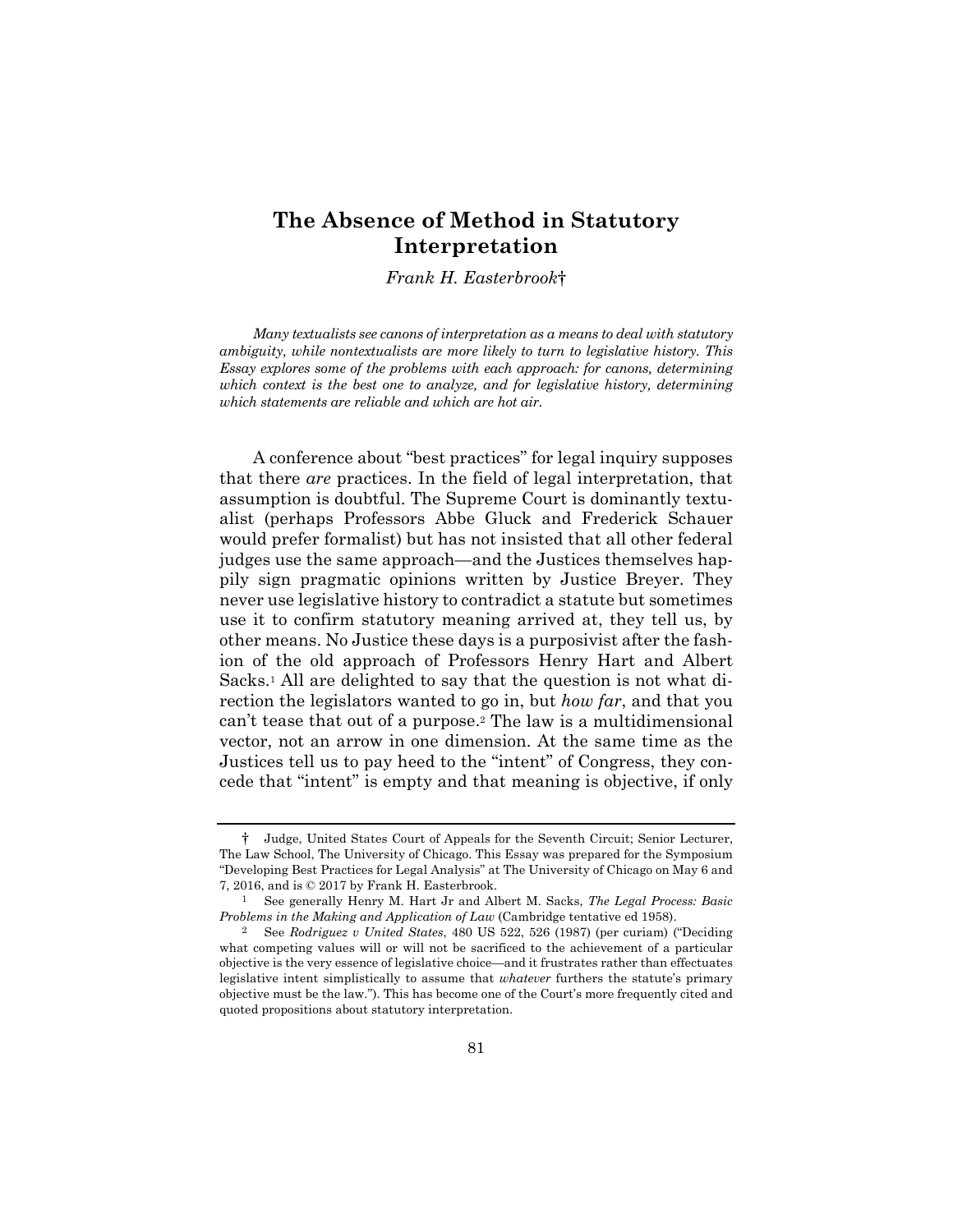because we can't peer into the heads of the median legislators, who usually are silent, even though it is the median voter whose views ought to matter. If we do not have a dominant practice of interpretation, we cannot think about how to test claims.

My goal today is to discuss how textualists approach the subject—or at least how I do. Intents are irrelevant even if discernable (which they aren't), because our Constitution provides for the enactment and approval of texts, not of intents. The text is not evidence of the law; it *is* the law. I am leery of pragmatic arguments because they simultaneously depart from the enacted texts and give too much power to judges. That's fine in a common-law world but not in the domain of statutes and regulations. When texts run out of meaning, we should put them down and go to other sources of law, rather than invent things in their name. I've made that argument at length elsewhere and won't repeat it here.<sup>3</sup> This is an argument about jurisprudence rather than linguistics, and I've been trying for thirty-one years on the bench to show how it can be done. I leave to others an evaluation of what this experiment shows.

Having worked on textualist interpretation for a long time, I may have seemed to the organizers of this Symposium a good person to describe how the process works—to produce an interpretive algorithm that then may be evaluated free of the problems that arise when evaluating the results of concrete cases. Every case presents a real problem, and people have preferences over the outcomes independent of how the judges produced those outcomes. It would be best to pare away the outcomes and concentrate on the theory of meaning that generated them.

The problem is that even textualism, which is relatively constrained compared to pragmatism or purposivism, does not have an algorithm. A short time ago, Justice Scalia and Bryan Garner produced a book on textualist method that set out fifty-seven approved canons,4 and repeatedly the book says that one or another canon is not definitive but that context matters. No algorithm there—nothing a well-designed expert system could use to replace judges with computer code and a big database. Computers have

<sup>3</sup> See generally, for example, Frank H. Easterbrook, *Statutes' Domains*, 50 U Chi L Rev 533 (1983); Frank H. Easterbrook, *Textualism and the Dead Hand*, 66 Geo Wash L Rev 1119 (1998); Frank H. Easterbrook, *Judicial Discretion in Statutory Interpretation*, 57 Okla L Rev 1 (2004).

<sup>4</sup> See generally Antonin Scalia and Bryan A. Garner, *Reading Law: The Interpretation of Legal Texts* (Thomson/West 2012).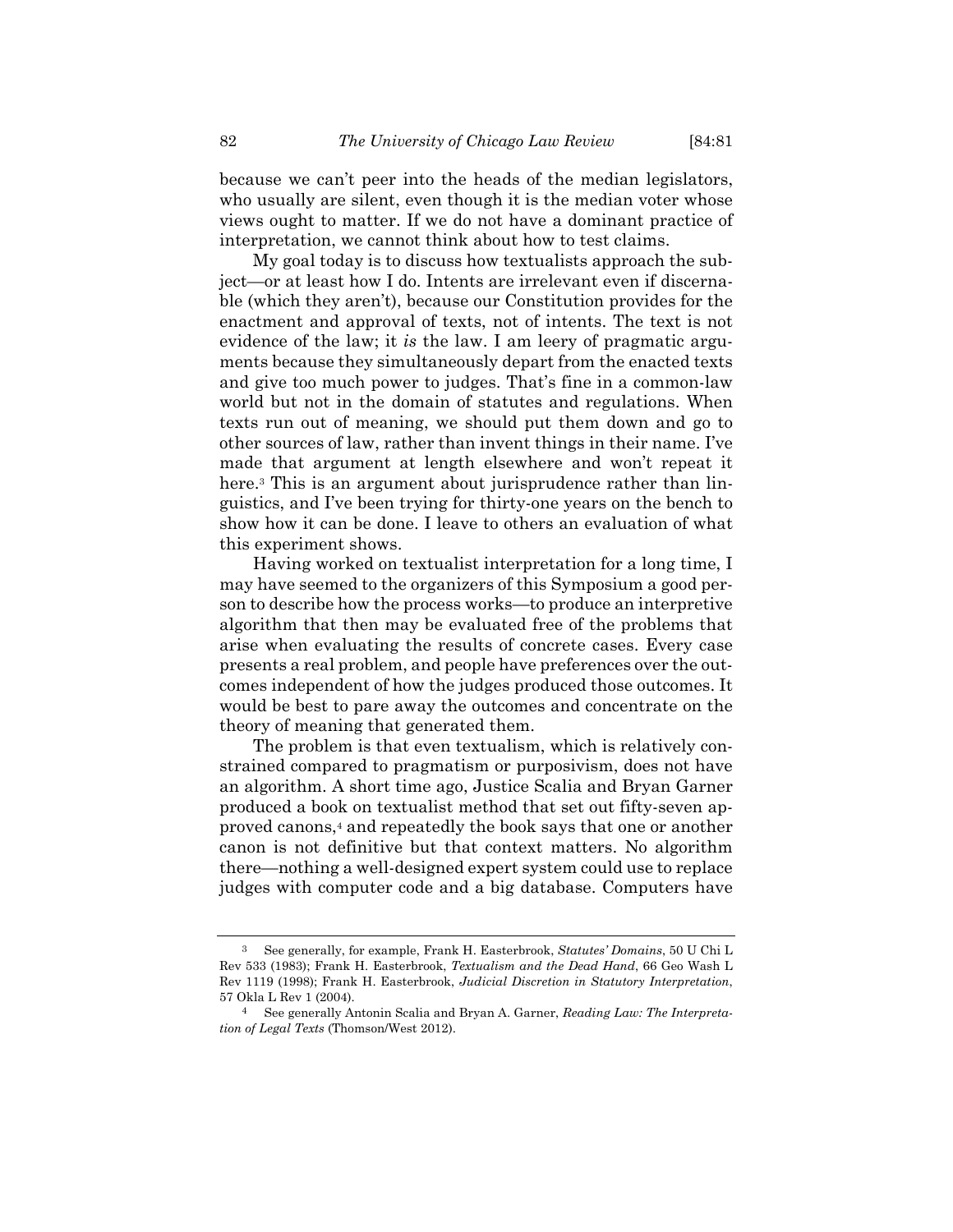triumphed at chess, Go, and Jeopardy, but not at the game of legal interpretation.

I want to illustrate my point about the absence of method by looking at two issues. First, can an apparently clear canon, the rule of the immediate antecedent, generate predictable outcomes? Second, can a more sophisticated use of legislative history, stressing how Congress actually behaves, do so? Gluck's essay for this Symposium champions "The CBO Canon" as such an approach,<sup>5</sup> and I have a good deal of sympathy, because meaning depends on how an interpretive community reacts to words and the Congressional Budget Office lies outside the legislature. But instead of analyzing her proposal, I look into the older proposal that judges search for costly promises and ignore the rest.

So I start with a canon. I am skeptical of canons, and not simply because of Professor Karl Llewellyn's famous list of canons and countercanons.6 One could revise the list, as Justice Scalia and Garner set out to do, to avoid the direct conflict. My concern is different: *every* canon implicitly begins or ends with the statement "unless the context indicates otherwise," which potentially leaves so much room for maneuver that the canon isn't doing much work. Indeed, a reference to "the context" does not even pin down *what* context. Is it the immediate linguistic context? The context of the whole statute, à la Professor Akhil Amar's intratextualism?7 Does it matter if the statute was cobbled together by very different legislatures over forty-plus years, like the Clean Air Act? Perhaps it means the economic context. And if it means that, can't a judge do anything that would be appropriate in a commonlaw case?

The United States Code has quite a few explicit context clauses, including the one that begins 1 USC § 1, the Dictionary Act. The Justices once split five to four about whether this clause means linguistic or economic context (the five voted for linguistic).<sup>8</sup> The definition of "securities" also contains a context clause,<sup>9</sup>

<sup>5</sup> See generally Abbe R. Gluck, *Congress, Statutory Interpretation, and the Failure of Formalism: The CBO Canon and Other Ways That Courts Can Improve on What They Are Already Trying to Do*, 84 U Chi L Rev 177 (2017).

<sup>6</sup> Karl N. Llewellyn, *Remarks on the Theory of Appellate Decision and the Rules or Canons about How Statutes Are to Be Construed*, 3 Vand L Rev 395, 401–06 (1950).

<sup>7</sup> See generally Akhil Reed Amar, *Intratextualism*, 117 Harv L Rev 747 (1999).

<sup>8</sup> See *Rowland v California Men's Colony, Unit II Men's Advisory Council*, 506 US 194, 199–201 (1993).

<sup>9 15</sup> USC § 77b(a).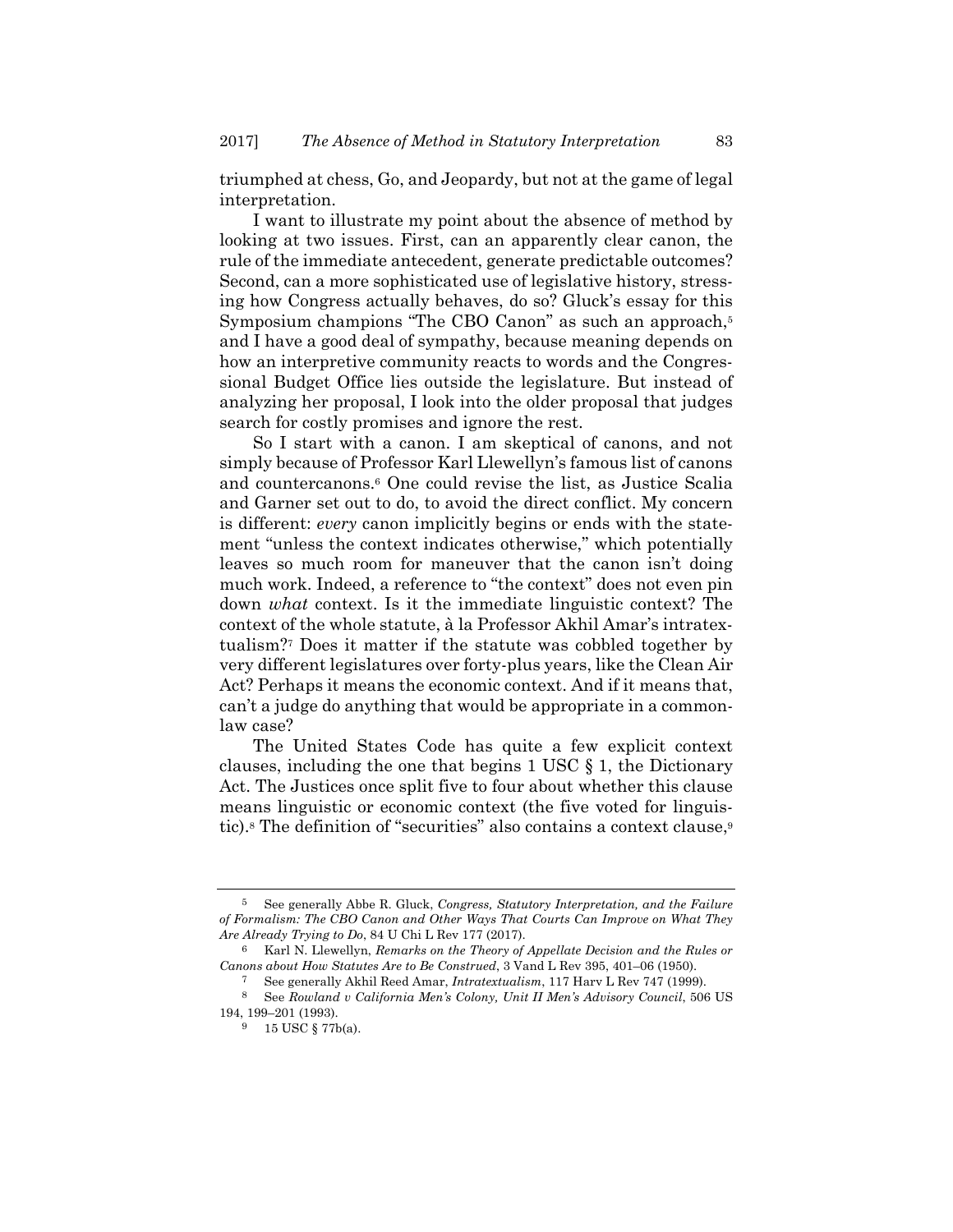and in securities cases the Justices have used the economic context,10 without explaining why or trying to justify what amounts to a policy-making role, which definitions, of all things, are supposed to deny to the judiciary.

Still, canons are inevitable, because all language depends on them. Canons tell us how to fill in gaps, and *all* language has gaps. Ludwig Wittgenstein tells us that gaps are inevitable because new cases always arise and speakers can't give themselves "ought" statements.11 But forget the philosophy of language and ask how we speak. To take an example from a case decided recently,12 if a friend asks you to introduce her to "an actor, director, or producer involved with the new *Star Wars* movie," you know immediately that the *Star Wars* clause modifies all three terms; an actor from an Ingmar Bergman film would not do. This is the principle of parsimony; people use the shortest expression that will convey meaning, because going on at length is hostile.<sup>13</sup> What would you think of a person who said "an actor involved with the new *Star Wars* movie, or a producer involved with the new *Star Wars* movie, or a director involved with the new *Star Wars* movie"?

Speakers *depend on* canons and contexts that listeners will supply, else expression would be interminably long. Imagine a short law: "Anyone who intentionally kills someone else must be put to death." Every reader knows that this does not mean that a cop on the street can shoot a murderer with impunity. Nor does it mean that the prosecutor must pursue every reported crime. The statute supposes a legal process that will determine who is a murderer. It supposes (or at least does not foreclose) the possibility of defenses, such as self-defense or necessity. Only by making assumptions about how other statutes, and the legal system as a whole, interact with a text is it possible to adopt manageable

<sup>10</sup> See generally, for example, *United Housing Foundation, Inc v Forman*, 421 US 837 (1975) (concluding that shares of stock representing rights to apartments are not securities); *Marine Bank v Weaver*, 455 US 551 (1982) (concluding that notes for indebtedness to a neighbor are not securities); *Reves v Ernst & Young*, 494 US 56 (1990) (concluding that corporate demand notes are securities, though personal checks would not be, notwithstanding the statutory language).

<sup>11</sup> See Ludwig Wittgenstein, *Philosophical Investigations* §§ 185–90 at 80–83e (Wiley-Blackwell 4th ed 2009) (P.M.S. Hacker and Joachim Schulte, trans).

<sup>12</sup> *Lockhart v United States*, 136 S Ct 958, 969 (2016) (Kagan dissenting).

<sup>13</sup> See generally Geoffrey P. Miller, *Pragmatics and the Maxims of Interpretation*, 1990 Wis L Rev 1179.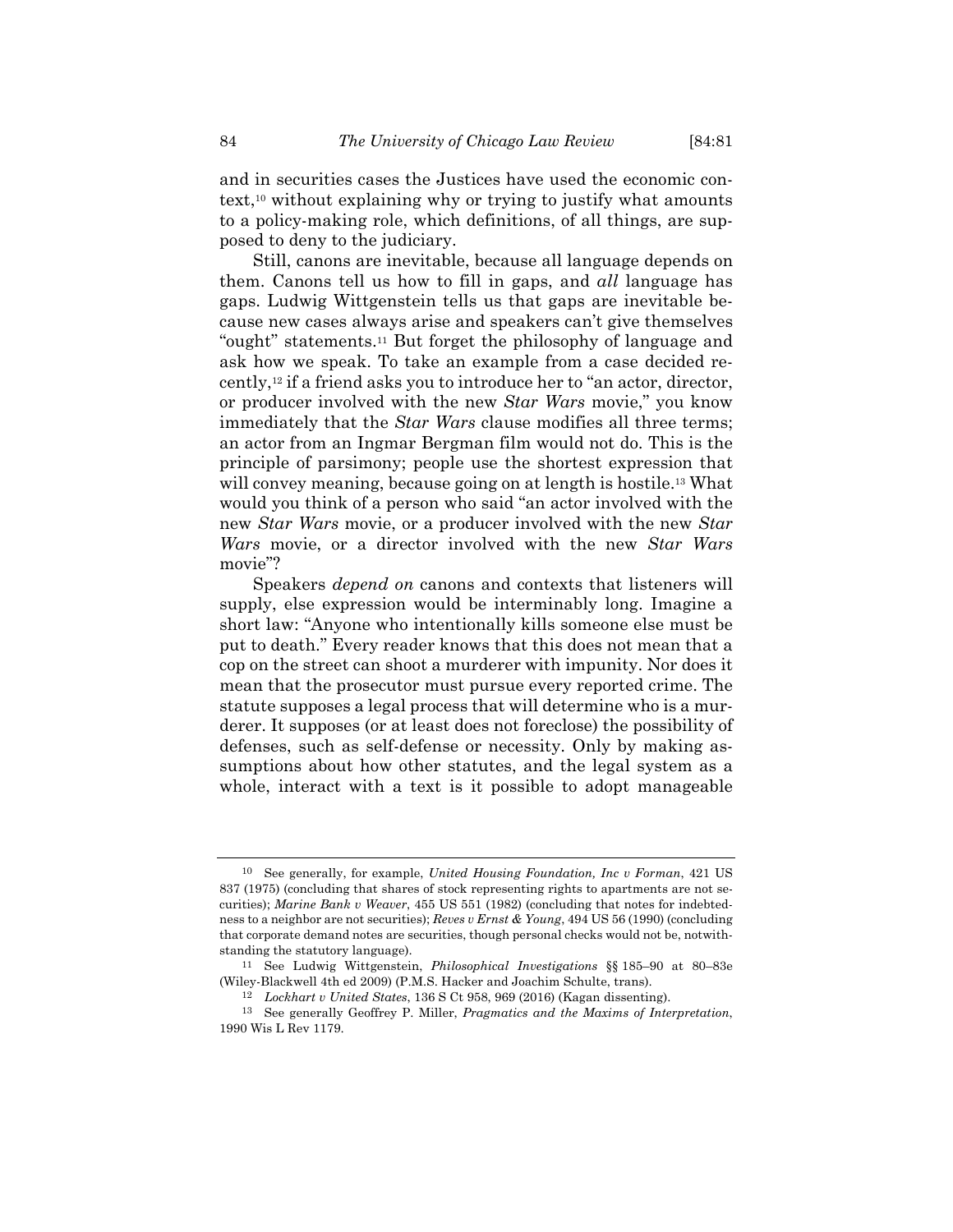rules.14 And this means that judges must apply canons and background norms, just as everyone else does. The problem lies in indeterminacy.

The *Star Wars* hypothetical comes from Justice Kagan's dissent in *Lockhart v United States*,15 and I use that case and a predecessor, *Paroline v United States*,16 to illustrate the difficulty of identifying the appropriate context. Both cases involve the canon usually called the rule of the immediate antecedent, together with related canons that Justice Scalia and Garner call the "Series-Qualifier Canon" and the "Nearest-Reasonable-Referent Canon."17

These three canons start from the linguistic understanding that, in a list of disparate items, a clause modifies the item nearest to it. To take an example from *Barnhart v Thomas*,18 if a parent warns a child that a house party or any house-damaging activity will lead to discipline, this means that a party is a cause of discipline whether or not the house is damaged. The parent likely wanted to pick the biggest risk (which might entail drinking) for separate treatment, followed by a general rule. If the damage clause modified *both* any party and any other activity, then the reference to the party would be pointless, and the parent would just have said, "If you damage the house while we're out, you'll be grounded."

Simple enough in principle. Now try to apply it. Notice the statement "in a list of disparate items." If you say "statutes, regulations, or Constitution of the United States," the phrase "of the United States" applies to all three items; that's how normal people using a principle of parsimony would hear it. They are not disparate. Fine. This sets up *Lockhart*.

Section 2252 of Title 18 covers some forms of sexual exploitation of minors. Subsection (a)(4) deals with possessing or distributing sexual images of minors on Indian reservations, military bases, and other places quaintly called "the special maritime and territorial jurisdiction of the United States." Section 2252(b)(2) provides a minimum ten-year sentence for a person convicted under subsection (a)(4)

<sup>14</sup> For additional discussion of this point, see my "opinion" in *The Case of the Speluncean Explorers: Revisited*, 112 Harv L Rev 1876, 1913–17 (1999).

<sup>15 136</sup> S Ct 958, 969 (2016) (Kagan dissenting).

<sup>16 134</sup> S Ct 1710 (2014).

<sup>17</sup> Scalia and Garner, *Reading Law* at 144–53 (cited in note 4). 18 540 US 20, 27–28 (2003).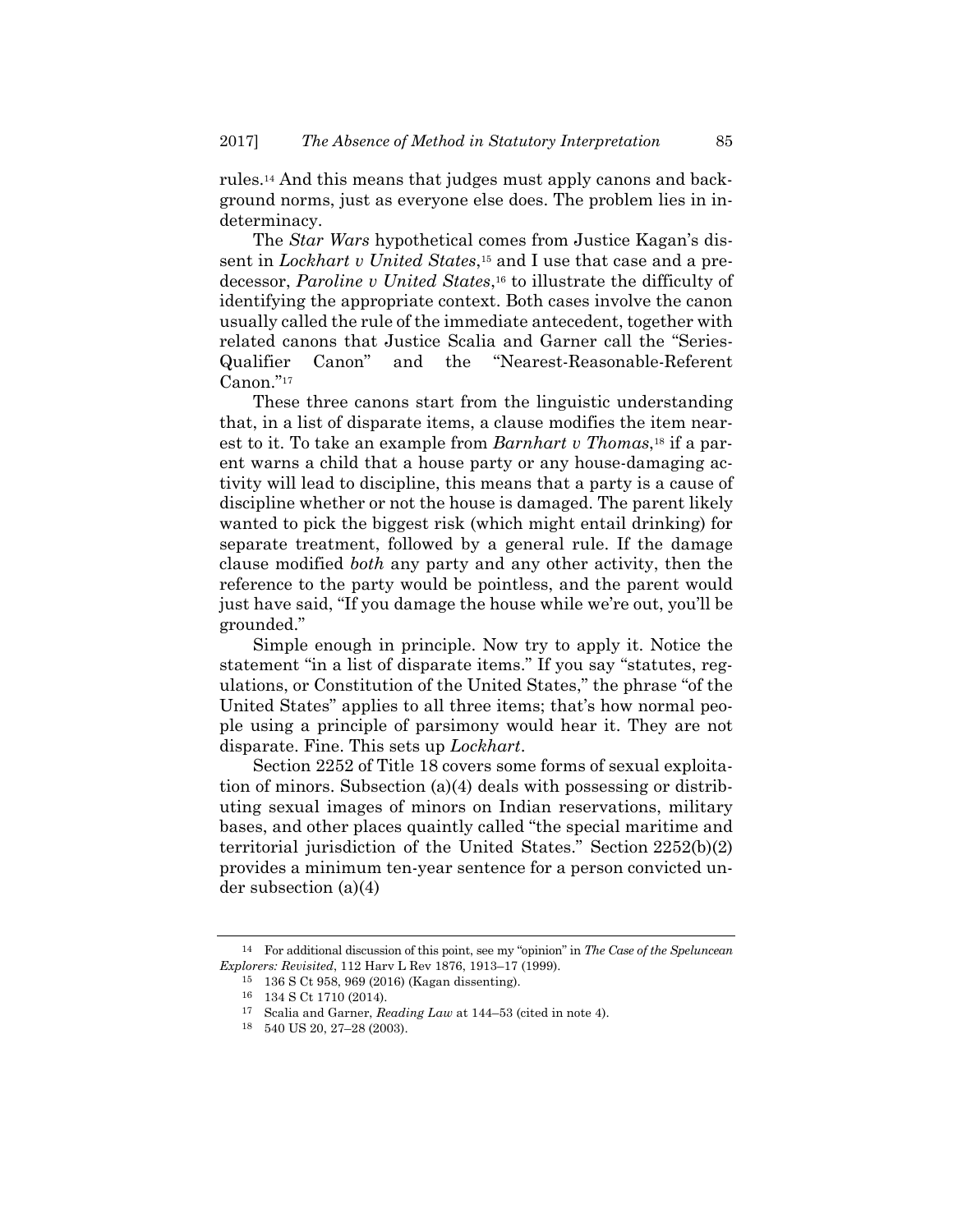if such person has a prior conviction under this chapter, chapter 71, chapter 109A, or chapter 117, or under section 920 of title 10 (article 120 of the Uniform Code of Military Justice), or under the laws of any State relating to aggravated sexual abuse, sexual abuse, or abusive sexual conduct involving a minor or ward, or the production, possession, receipt, mailing, sale, distribution, shipment, or transportation of child pornography.

The question in *Lockhart* was what the phrase "involving a minor" modifies—just the immediately preceding phrase "abusive sexual conduct" or the whole string "aggravated sexual abuse, sexual abuse, or abusive sexual conduct." Avondale Lockhart had a prior conviction for sexual abuse, but that conviction did not stem from a crime against a minor, and when he was convicted of the child-porn offense under  $\S 2252(a)(4)$ , he opposed the prosecutor's argument that the minimum sentence was ten years.19

He lost in the Supreme Court—and don't assume that this was some ideological fight. Justice Sotomayor wrote for the majority and Justice Kagan for the dissent. Both opinions are textualist. No one asked what Congress ought to have done or intended; everyone wanted instead to know what the words meant. But how does one parse those words?

All eight participating Justices (Justice Scalia had died shortly before the opinion's release) accepted the immediateantecedent canon and its relatives. The opinions proceed as if the Scalia-Garner book, *Reading Law*, had been enacted as an addendum to the Dictionary Act. But the Justices could not agree on whether the list "aggravated sexual abuse, sexual abuse, or abusive sexual conduct" contained like items or unlike items. Justice Kagan thought the items alike, so canonically the qualifier "involving a minor" applied to all three. The majority thought them unlike, and to make that point the majority invoked context.

Fine, but *what* context? One context was that the series "aggravated sexual abuse, sexual abuse, or abusive sexual conduct" seems to have been lifted from the titles of several statutes, two of which are *not* limited to minors. The dissent replied that this may show only that the mandatory minimum applies to the subset of the underlying conduct that *does* involve minors. We have a draw.

<sup>19</sup> *Lockhart*, 136 S Ct at 961–62.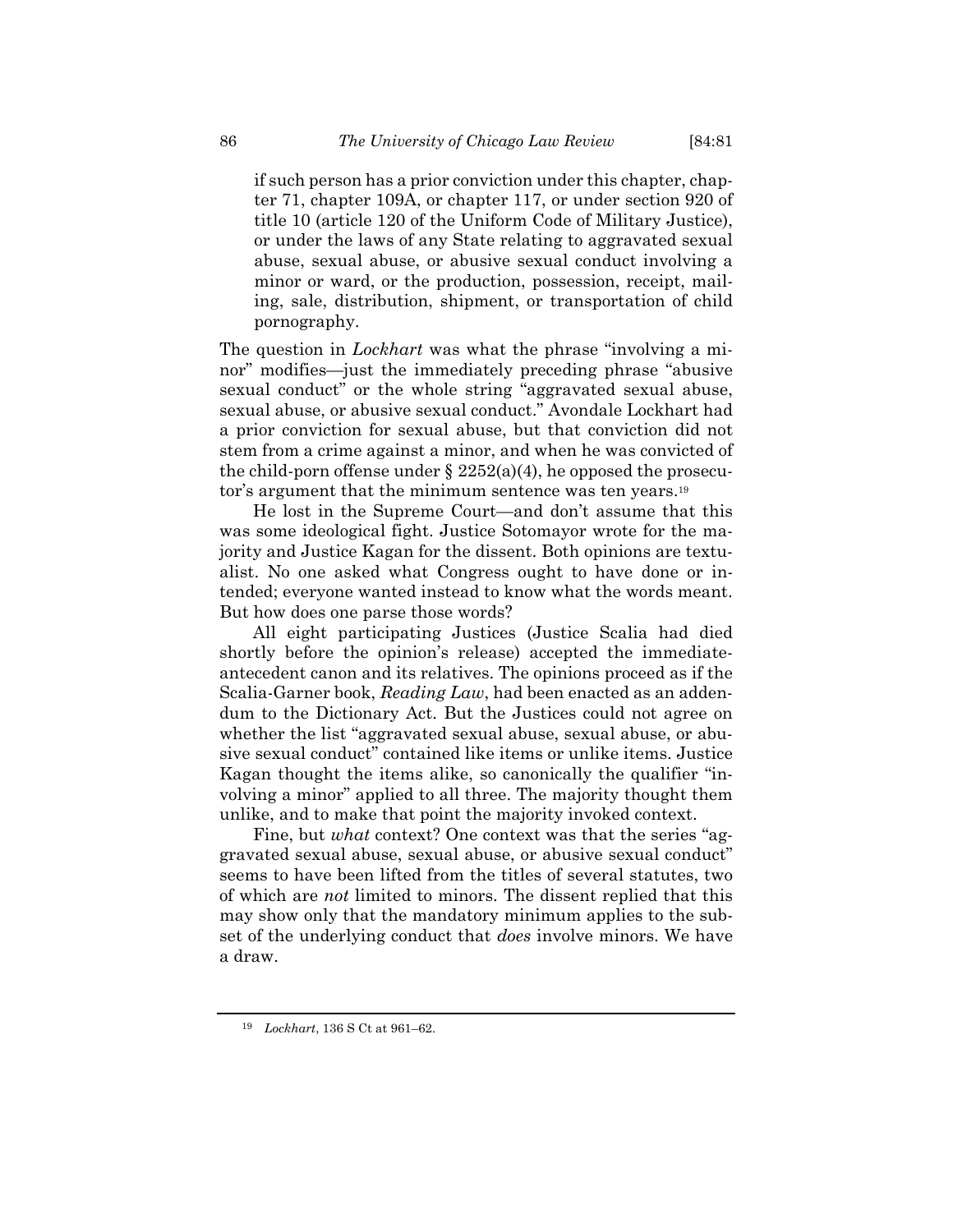The majority chose, as an additional context, the fact that the list of statutes preceding the state-law portion identifies some federal statutes by name, and the "involving a minor" qualifier does not apply to them. What sense would it make, the majority asked, to have a ten-year minimum when a prior federal felony has an adult victim, yet to limit the enhancement to state crimes with minor victims? To this the dissent replied that the majority had slipped from the linguistic to a functional context. The state-law phrase poses a problem that enumeration of federal statutes does not. Congress can identify qualifying federal statutes by citation; that won't work with state laws. A drafter is charier about a clause with generalities, because who knows what some state might *call* "sexual abuse"? Far better to apply "involving a minor" across all state laws than to take a chance. I make this another draw.20

I am attracted to the dissent's approach but get nervous because Justice Kagan wrote (as Justice Scalia often did) about the need to interpret federal statutes as *ordinary readers* hear the language.21 The problem is that ordinary readers are dealing with newspapers, not statutes. Most norms of ordinary linguistic interpretation assume *cooperation* between the speaker and the hearer. That's what gives Justice Kagan's *Star Wars* hypothetical its punch. But statutes are written by noncooperative actors; they may reflect compromises between violently opposed blocs in Congress, and this law was designed to control the conduct of people who really *want* to have child porn. Using the norms of private speech to tell us what legislative texts mean is problematic. Yet we lack any special set of interpretive norms for legislative speech.

Justices sometimes tell Congress how to write, if they want to reduce the vagary of interpretation. Gluck and Professor Lisa Bressman find that legislators don't pay attention,<sup>22</sup> though the

<sup>20</sup> See id at 968; id at 975, 978 (Kagan dissenting).

 $21$  See id at 969, 978 (Kagan dissenting).

<sup>22</sup> See generally Abbe R. Gluck and Lisa Schultz Bressman, *Statutory Interpretation from the Inside—an Empirical Study of Congressional Drafting, Delegation, and the Canons: Part I*, 65 Stan L Rev 901 (2013).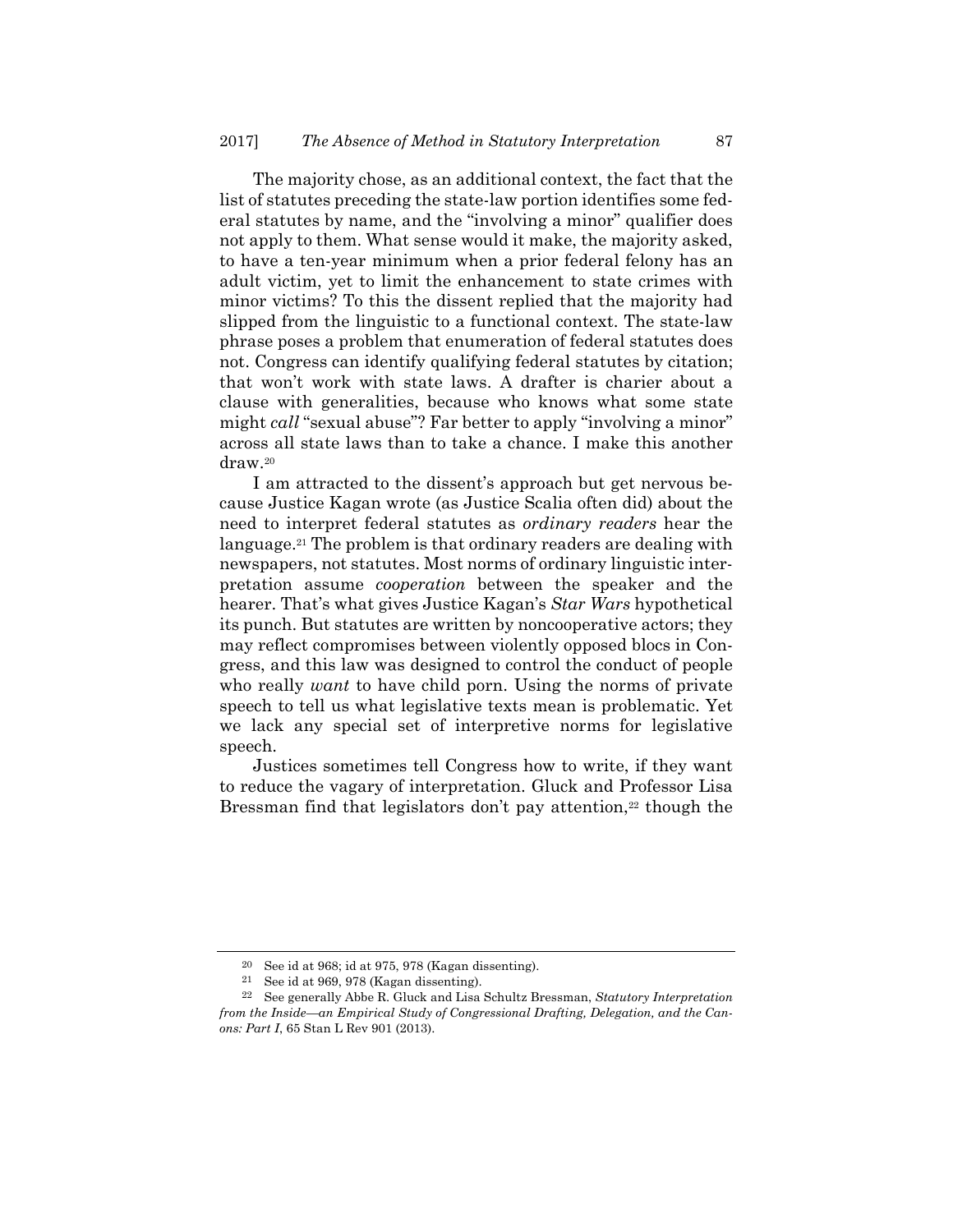sort of problem exemplified by *Lockhart* is one covered by the legislative drafting manuals in the House and Senate. The problem is solvable by dividing texts into subparts.23

Imagine two possibilities:

the laws of any State relating to (a) aggravated sexual abuse, (b) sexual abuse, or (c) abusive sexual conduct involving a minor or ward.

That form of division makes it clear that "involving a minor or ward" deals only with division (c). Or consider a different option:

the laws of any State relating to

- aggravated sexual abuse,
- sexual abuse, or
- abusive sexual conduct
- involving a minor or ward.

By indenting the three subclassifications, and bringing the "minor or ward" language back to the margin, the formatting tells us that the "minor or ward" qualifier applies to all three.

Garner and the drafters of the House and Senate manuals would not be happy with this indent-and-return-to-margin approach, and not only because it makes citation harder.24 And Gluck would not be happy, because drafters ignore the manuals and, worse, formatting sometimes is applied *after* the text has been voted on.25 But at least a court could say that *if* drafters do these things, they get the expected result, and if they don't, then judges make educated guesses. They just lack a standard method for educating those guesses.

But even this turns out to be too simple. Consider 18 USC § 2259, another statute in the burgeoning list of federal sex crimes. Section 2259 says that a sex offender must make restitution for the full amount of a victim's losses. Section 2259(b)(3) is a definition clause. It reads:

<sup>23</sup> See *Legislative Drafting Manual* § 112 at \*9–12 (Office of the Legislative Counsel, US Senate, Feb 1997), archived at http://perma.cc/66QV-9ASN; *House Legislative Counsel's Manual on Drafting Style* §§ 311–12 at \*23–25 (Office of the Legislative Counsel, US House of Representatives, Nov 1995), archived at http://perma.cc/4LYV-DE7C.

<sup>24</sup> See Bryan A. Garner, *Guidelines for Drafting and Editing Legislation* § 3.4(E) at 96 (RosePen 2016) ("Avoid unnumbered 'dangling' sections."); *Legislative Drafting Manual* § 112(d) at \*10 (cited in note 23).

<sup>25</sup> See Lisa Schultz Bressman and Abbe R. Gluck, *Statutory Interpretation from the Inside—an Empirical Study of Congressional Drafting, Delegation, and the Canons: Part II*, 66 Stan L Rev 725, 750–52 (2014).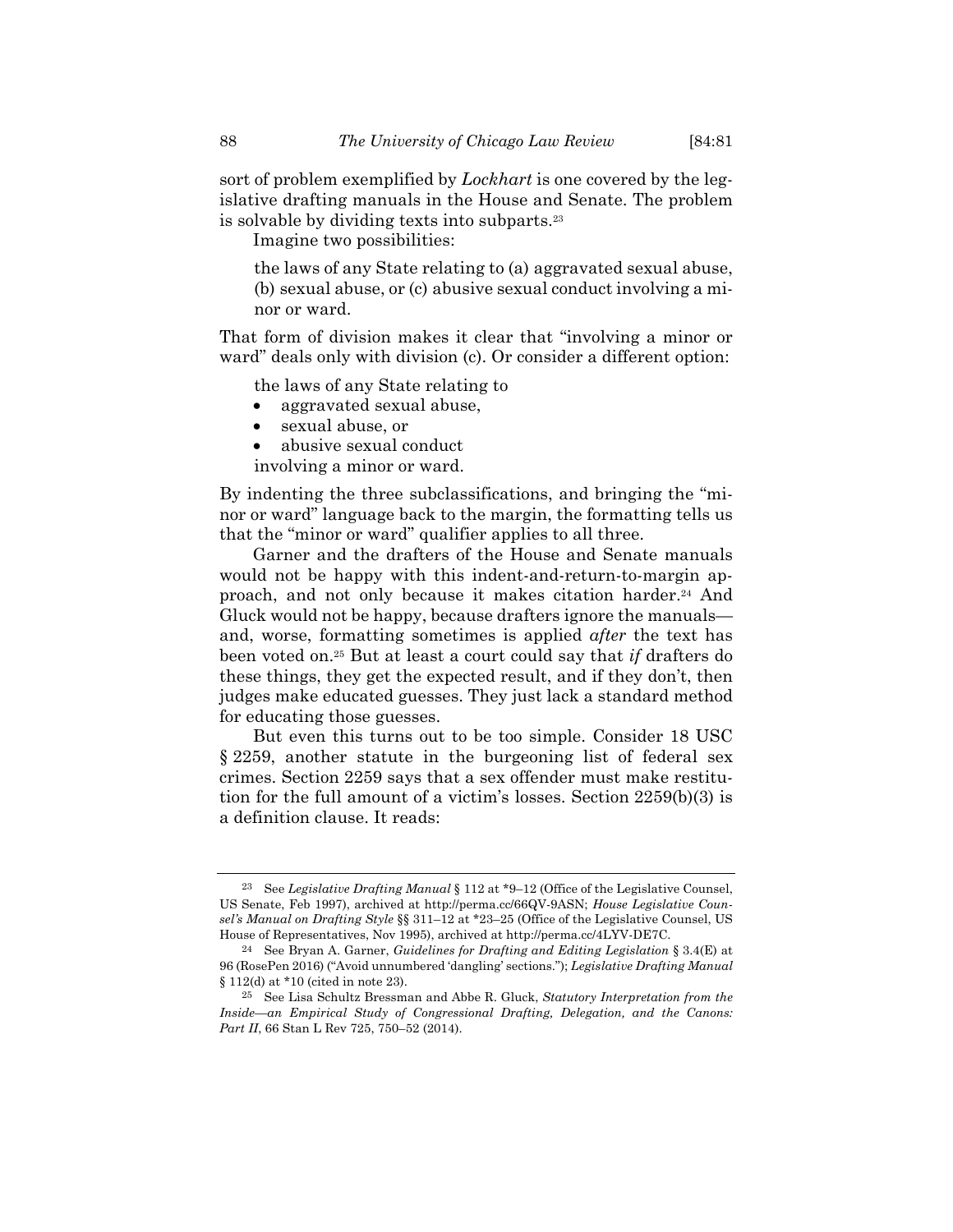For purposes of this subsection, the term "full amount of the victim's losses" includes any costs incurred by the victim for—

(A) medical services relating to physical, psychiatric, or psychological care;

(B) physical and occupational therapy or rehabilitation;

(C) necessary transportation, temporary housing, and child care expenses;

(D) lost income;

(E) attorneys' fees, as well as other costs incurred; and

(F) any other losses suffered by the victim as a proximate result of the offense.

This time Congress *did* what I just said would clear everything up. It broke the list into separately numbered sections. So we have, for example, "(D) lost income" with no qualifier and "(F) any other losses suffered by the victim as a proximate result of the offense." Yet, by a vote of five to four, the Court held that "as a proximate result of the offense" modifies *all six* things in this list.26 Again, this was not the five you would expect. The majority was Justices Kennedy, Ginsburg, Breyer, Alito, and Kagan; the four dissenters were Chief Justice Roberts and Justices Scalia, Thomas, and Sotomayor. This not only is not the newspapers' liberal/conservative divide but also does not match the division in *Lockhart*, in which Justice Sotomayor wrote for the majority and Justice Kagan for the dissent. Justices Alito, Kennedy, and Ginsburg were in both majorities, and no one was in both dissents.<sup>27</sup> This is the work of a Court trying hard to interpret enacted texts, not to carry out an agenda—but why didn't they take the cue from the statutory numbering scheme?

The answer may be that no one asked them to do so,<sup>28</sup> and even at the Supreme Court the advocates' presentations can knock out valuable options. The second and more important reason is that the context of the legal system has its own consequence. Think back to my example of the murder statute. It does not mention self-defense, but neither does it foreclose that defense, and in this legal system defenses are generally applicable unless knocked out. So, too, causation is the norm unless knocked out. So, when Congress writes "(D) lost income," it means "income

<sup>26</sup> See generally *Paroline*, 134 S Ct 1710.

<sup>&</sup>lt;sup>27</sup> Compare *Lockhart*, 136 S Ct at 961, with *Paroline*, 134 S Ct at 1716.<br><sup>28</sup> At least none of the parties' briefs did. I have not read all of the amicus briefs.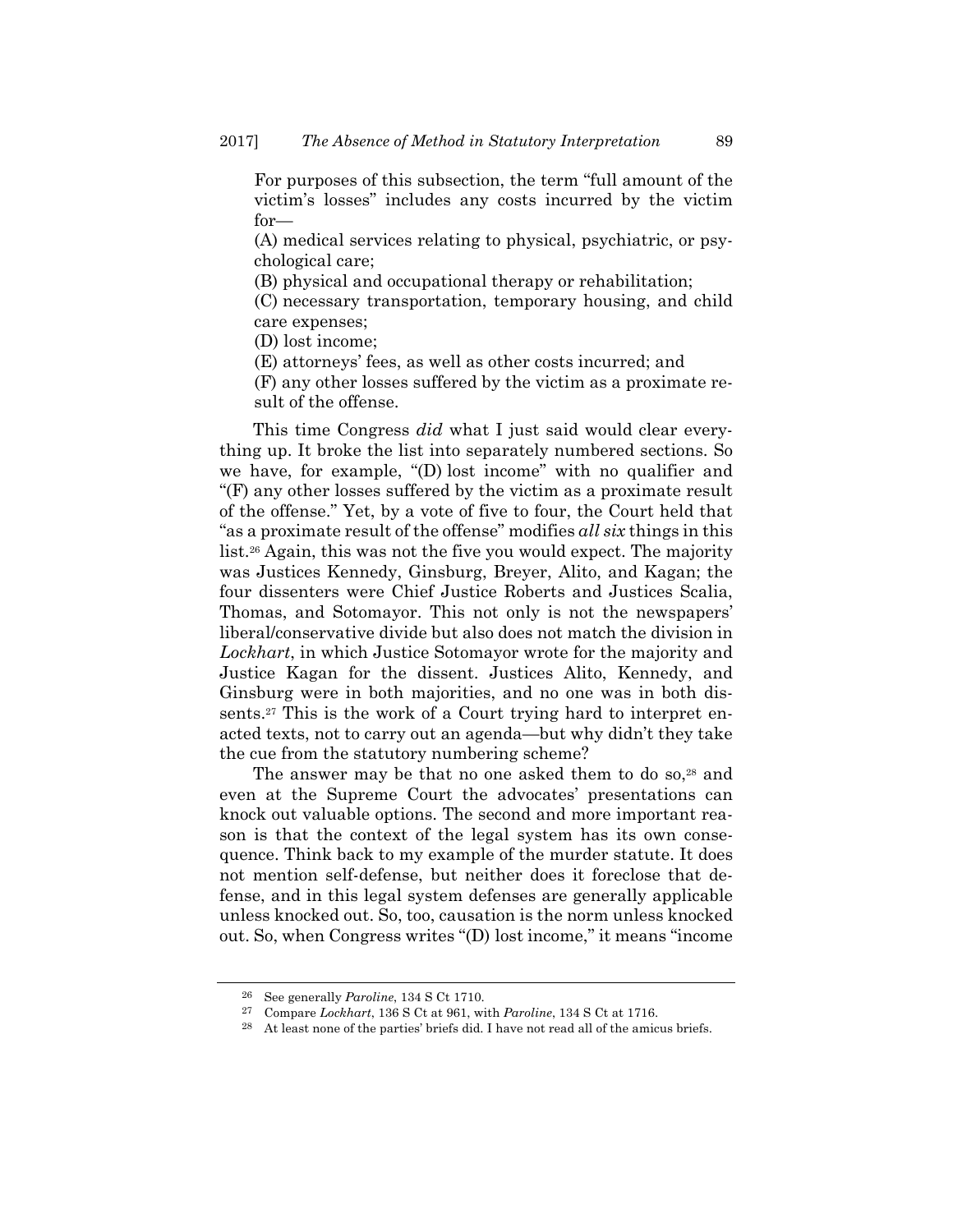lost as a result of the violation"; anything else would be *so* unusual that judges would want to see it in writing. One might reply that the express causation requirement in subsection (F) implied its negation elsewhere, but that's not an application of the immediate-antecedent canon. It would be an inversion of the normal rule about the role of causation in damages. So *Paroline* isn't about canons after all; it is about how much the context of the legal system is used to pull meaning from isolated statutes. And this, too, is a subject that can't be reduced to an algorithm. I don't think that either the majority or the dissent in either *Lockhart* or *Paroline* can be called wrong. We cannot get around the fact that language is incomplete.

I can imagine one approach that would have the mechanical nature required of a rule. The Rule of Lenity as currently understood says, "If ambiguity, then defendant prevails."29 Yet all interesting language (including most that reaches the Supreme Court) is ambiguous. The Rule of Lenity does not say *how serious* the ambiguity must be, and the Justices do not agree on what "ambiguity" means for purposes of the rule.30 Suppose we replace "ambiguous" with the rule that, if three Justices think that the defendant prevails on the merits (that is, without regard to the Rule of Lenity), then there is *enough* uncertainty to require a decision for the defendant. This creates an algorithm. But as far as I know, none of the Justices has ever proposed the adoption of a doctrine that depends on anything other than four votes (to grant certiorari) or a majority (to decide on the merits).

Let me turn from the immediate-antecedent canon to Judge Katzmann's call for other judges to make more and better use of legislative history.31

Like other textualists, I object to the use of legislative history for two principal reasons.

First, it is unreliable. Statements may be strategic, but I put that possibility aside for today. Suppose all statements are candid disclosures of their authors' beliefs. Still, they may represent the views of only one person. Statements in committee reports speak for a majority of the committee's majority, which usually means just a handful of legislators. The committee staff may summarize

<sup>29</sup> Scalia and Garner, *Reading Law* at 296–302 (cited in note 4).

<sup>30</sup> Judge Brett M. Kavanaugh thoughtfully develops this point in *Fixing Statutory Interpretation*. See Brett M. Kavanaugh, Book Review, *Fixing Statutory Interpretation*, 129 Harv L Rev 2118, 2134–44 (2016).

<sup>31</sup> See Robert A. Katzmann, *Judging Statutes* 39 (Oxford 2014).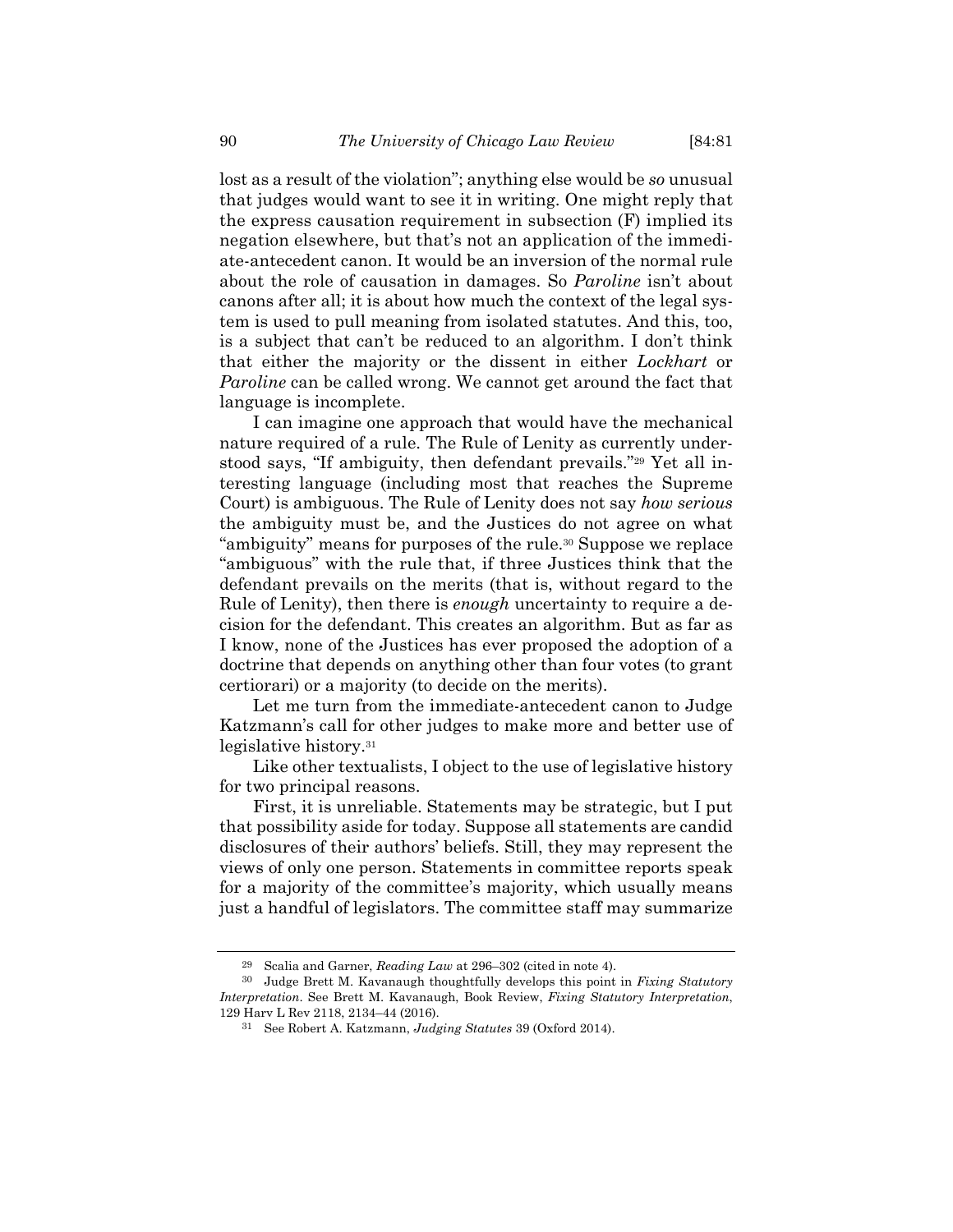the views of ten Senators or twenty Representatives, but what judges need to know is the understanding of the median legislator whose vote created the majority on the floor—and the median legislator is silent.

Second, it is illegitimate. Not illegitimate in the sense that the committee staff is off on a lark; Congress thinks that recording this material serves a function, else it would close down the process.32 What I mean by "illegitimate" might be better expressed as "insufficient to constitute legislation under our system of governance." An opinion poll among legislators does not create a legal obligation, even if we are very confident that the poll is statistically valid. Nor does a majority vote create a law, if before enactment the bill is sabotaged by an unpopular amendment and then killed off by its own sponsors. No judge would dream of declaring the bill enacted, even if the judge were perfectly confident that the unamended text would have passed. Tactics that allow minorities to frustrate majorities are part of the legislative process.

What the Constitution requires for legislation is concurrent, bicameral enactments by the legislature and signature by the President. Legislative history flunks the bicameralism requirement; neither house of Congress actually votes on the stuff.33 And it flunks the requirement that legislation be presented to the President for signature or veto. A President who agrees with the enrolled bill but disagrees with the legislative history has no recourse but to add some "history" of his own—the signing statement.34

Like most other textualists, I am willing to consult legislative history as a cue to linguistic usage, even though not as an authoritative guide to meaning. Wittgenstein showed that words don't have internal meanings, and that the concept of speakers' meaning also is empty.35 Meaning depends not on the contents of the

<sup>32</sup> This implies, as Professor Nicholas Quinn Rosenkranz concludes in *Federal Rules of Statutory Interpretation*, that Congress could lift any bar on the use of legislative history, other than the constitutional-legitimacy one discussed below, by specifying what force any particular history has—and could lift the Constitution's bar by enacting the history, as it did in one section of the Civil Rights Act of 1991. See Nicholas Quinn Rosenkranz, *Federal Rules of Statutory Interpretation*, 115 Harv L Rev 2085, 2109 (2002).

<sup>33</sup> Often for good reasons. See Kavanaugh, Book Review, 129 Harv L Rev at 2122–28 (cited in note 30). See also generally John F. Manning, Book Review, *Why Does Congress Vote on Some Texts but Not Others?*, 51 Tulsa L Rev 559 (2016).

<sup>34</sup> That many members of Congress who contribute barrels of ink to the Congressional Record deem presidential signing statements illegitimate is one of government's ironies.

<sup>35</sup> See Wittgenstein, *Philosophical Investigations* § 693 at 181e (cited in note 11) ("[N]othing is more wrong-headed than to call meaning something a mental activity!").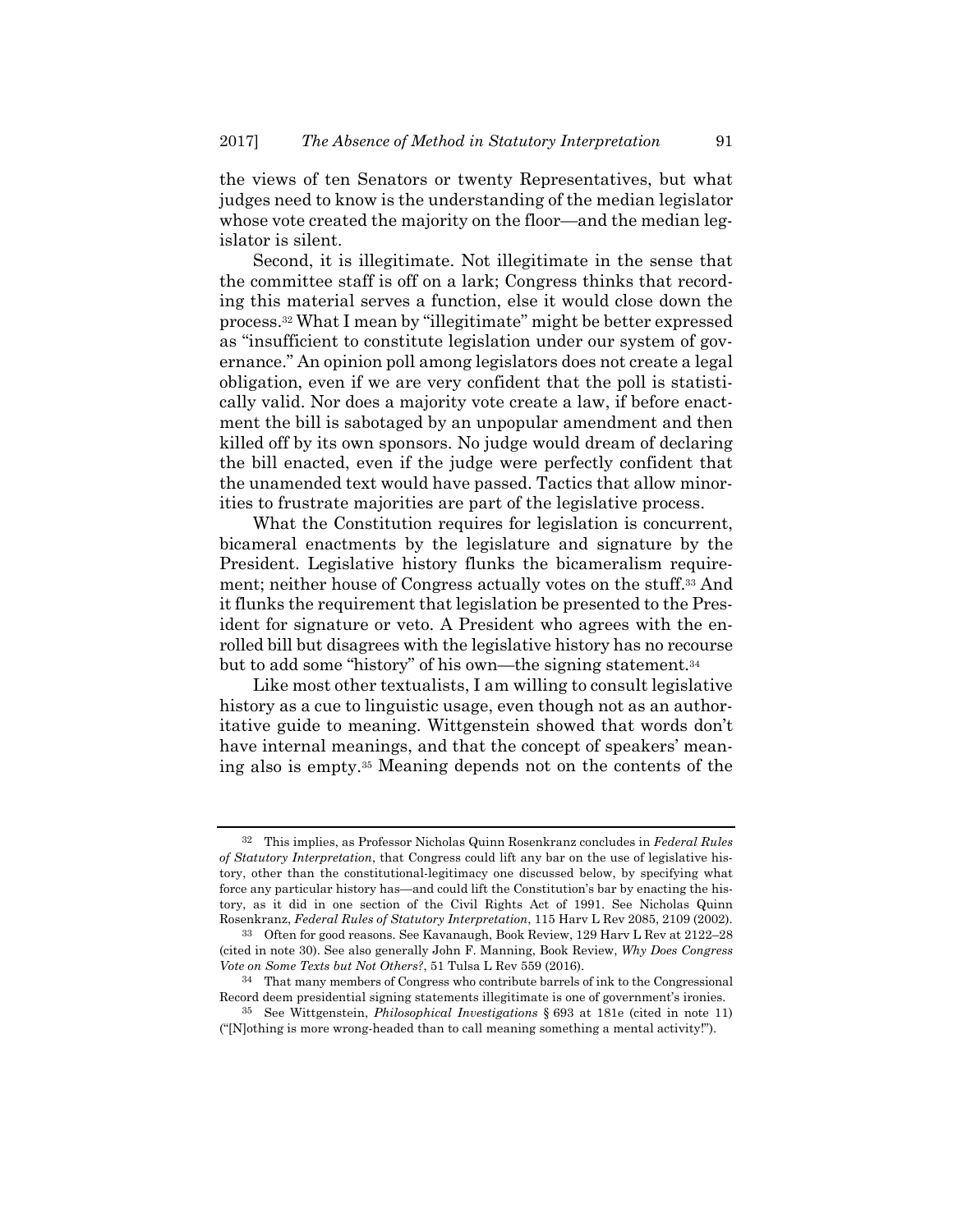speaker's head, but on the reaction of the contemporaneous interpretive community. This is why when understanding the Constitution it is proper to consider both *The Federalist* and James Madison's nemesis "Brutus"; contributions to the public debate show how people at the time used legal words and understood the document's meaning. For many laws, however, there is no comparable public debate. When Congress in 1922 used the word "agriculture" in the Capper-Volstead Act, exempting agriculture from the antitrust laws, did it mean "agriculture" as understood in 1922, or "agriculture" as it would come to be understood in later decades?36 Legislative history might shed light—not because it would reveal authoritatively one reading of the statute, but because it might illuminate how people in 1922 used the word.

Gluck says that the CBO Canon would not run afoul of these concerns, and I have some sympathy with that view, though I need to give it more thought. Here I want to discuss an older argument for identifying reliable legislative history—an argument advanced by McNollgast, a portmanteau of Professors Mathew McCubbins, Roger Noll, and Barry Weingast.

McNollgast have proposed that judges could check the reliability of legislative history not by trying to deduce whether it spoke for a majority, or for swing voters, but by asking whether it represented a costly commitment.37 The proposal rests on two ideas. First, some legislators occupy positions that, as a result of agenda control, exercise inordinate influence; their statements may be informative, while what everyone else says is just wind. Second, statements by the influential legislators affect their reputations as dealmakers. If their statements are accurate, then deals they propose will be believable, and they will keep their influence (and perhaps acquire more); if they make false promises, their reputations will decline, and so will their influence. McNollgast suggested searching for the people with agenda influence or other holdup powers and then asking whether their statements were reliable. Influential legislators might make statements that are

<sup>36</sup> For a decision addressing this question, see generally *National Broiler Marketing Association v United States*, 436 US 816 (1978). This case arose from the provision of the Capper-Volstead Act that authorized those "engaged in the production of agricultural products" to "act together in associations . . . in interstate and foreign commerce." Capper-Volstead Act, 42 Stat 388, 388 (1922), codified at 7 USC § 291.

<sup>37</sup> See generally McNollgast, *Legislative Intent: The Use of Positive Political Theory in Statutory Interpretation*, 57 L & Contemp Probs 3 (Winter 1994); McNollgast, *Positive Canons: The Role of Legislative Bargains in Statutory Interpretation*, 80 Georgetown L J 705 (1992).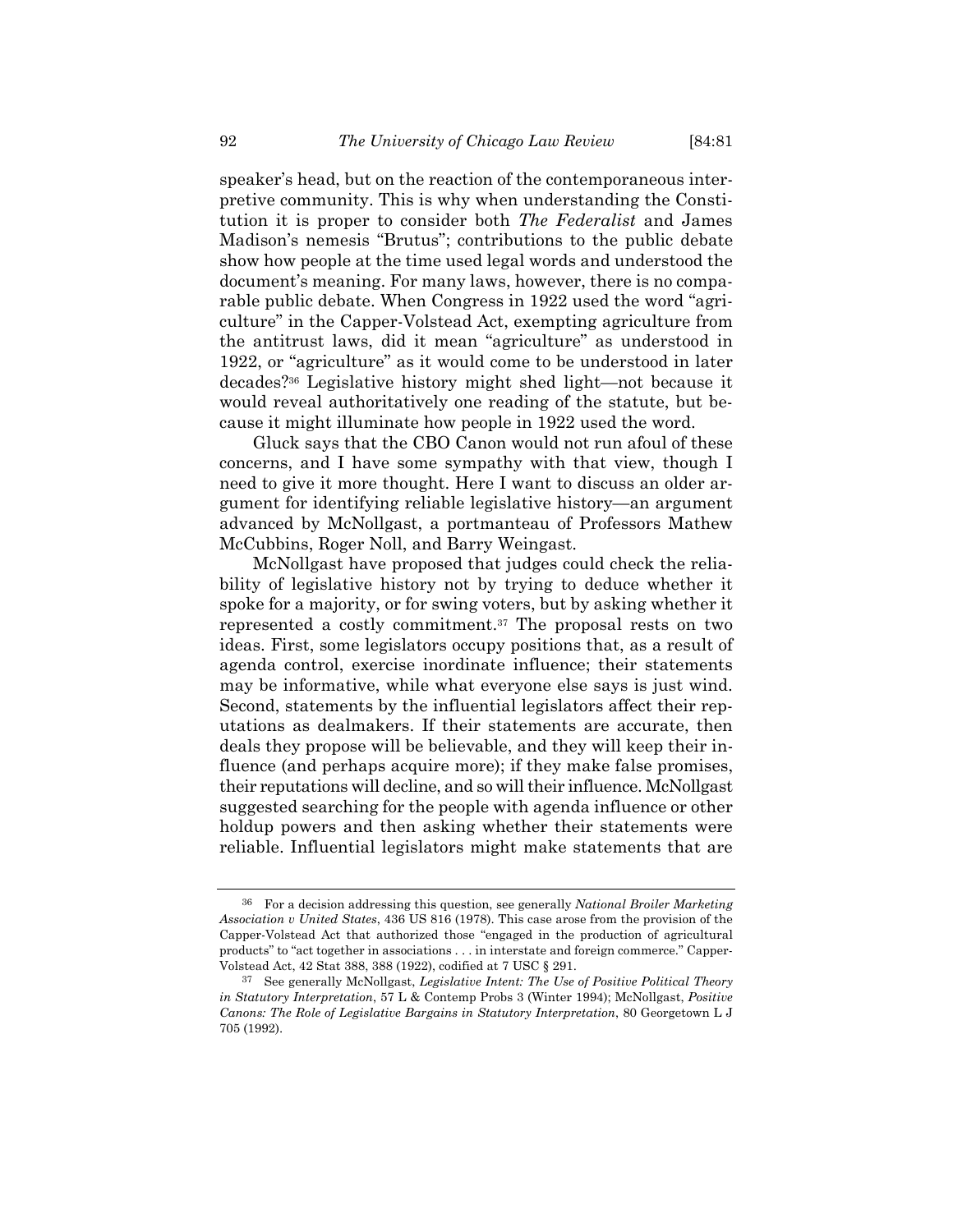known by their colleagues to be hot air—stuff to fool interest groups, perhaps, or to take in credulous judges, but not capable of fooling other members of Congress. But when key legislators make concrete deals with other members, their words must be reliable because their reputations are at stake.

The proposal sounds nice in the abstract, but the original articles were short on particulars. Weingast, together with Daniel Rodriguez (now dean of Northwestern Pritzker School of Law), set out to rectify that by conducting a case study.38 They chose *United Steelworkers v Weber*,39 in which the Supreme Court held that Title VII of the Civil Rights Act of 1964, which prohibits racial discrimination in employment, permits an employer to give a preference to black applicants for jobs.40 The statute provides that it is unlawful "to fail or refuse to hire . . . any individual . . . because of such individual's race."41 The court of appeals had held that, when applicants of one race receive credit simply because of their race, applicants of another race necessarily will not be hired "because" they have the wrong race. The Court concluded in *Weber* that the statute does not enact a system of formal equality; it was designed to prevent the majority from discriminating against a minority, not to prevent the majority from discriminating against itself. The Court used legislative history to support this atextual reading.42

One might respond that the Court missed the lessons of publicchoice theory. There is no "majority"; there is only a coalition of minorities, and an intense minority may be able to obtain preferential treatment by vote trading on other issues.43 Or one might respond, in a traditional legal fashion, that the Court looked over the heads of the crowd and picked out its friends among the

<sup>38</sup> See generally Daniel B. Rodriguez and Barry R. Weingast, *The Positive Political Theory of Legislative History: New Perspectives on the 1964 Civil Rights Act and Its Interpretation*, 151 U Pa L Rev 1417 (2003).

<sup>39</sup> *United Steelworkers of America, AFL–CIO–CLC v Weber*, 443 US 193 (1979).

 $^{40}\;$  Id at 209.

<sup>41 42</sup> USC § 2000e–2(a)(1).

<sup>42</sup> *Weber*, 443 US at 200, 203–07.

<sup>43</sup> See Daniel A. Farber and Philip P. Frickey, *Law and Public Choice: A Critical Introduction* 40–62 (Chicago 1991); Dennis C. Mueller, *Public Choice III* 104–08 (Cambridge 2003).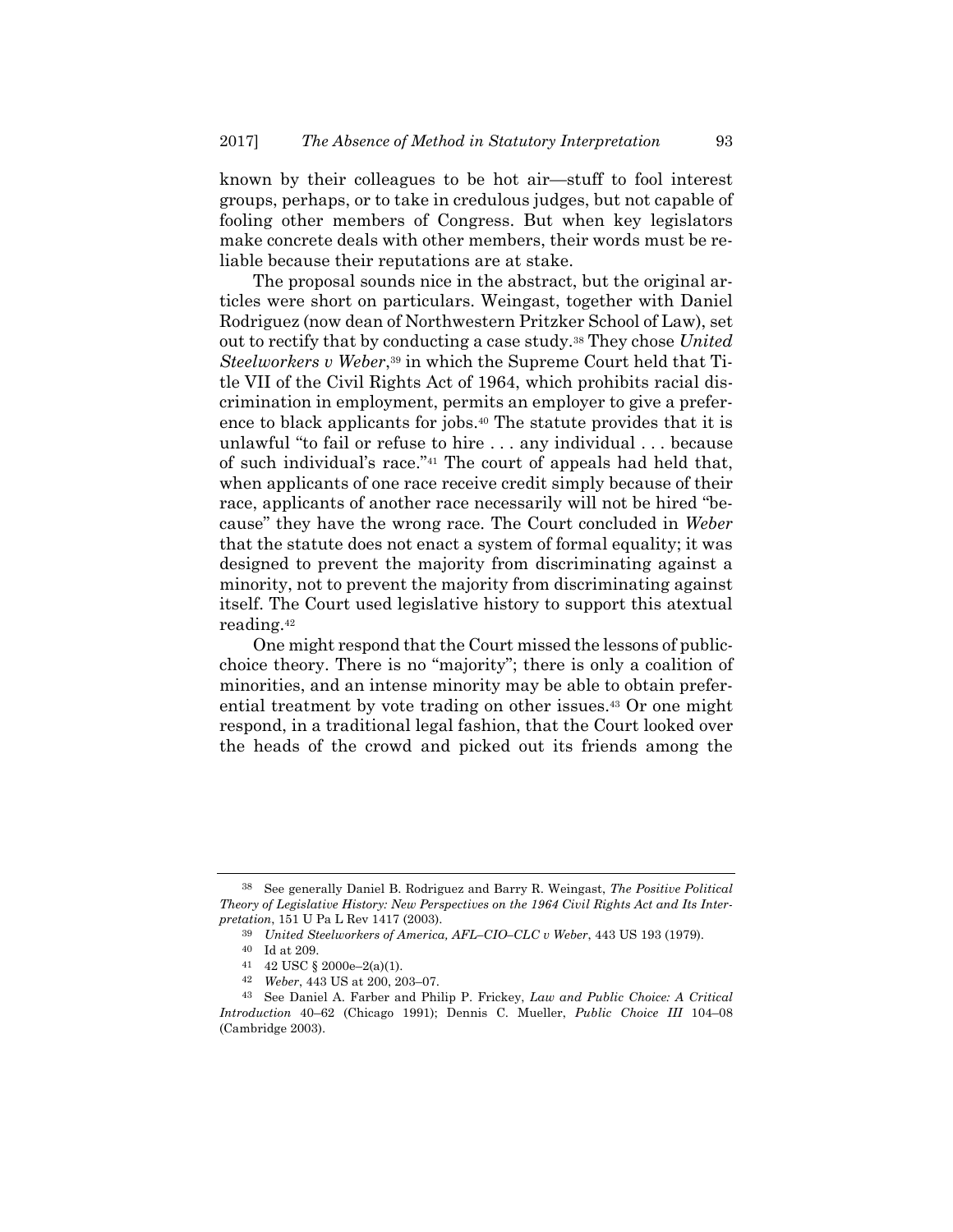speakers in Congress,<sup>44</sup> so legislative history was used only to mislead the public about a decision reached on other grounds.45 But Rodriguez and Weingast proceeded differently. They asked whether the Court had identified the legislators with deal-making, or deal-breaking, power. Then they asked whether the Court distinguished between statements offered as fodder for interest groups and statements made as commitments to other members of Congress. Rodriguez and Weingast found abject judicial failure on both issues.

Justice Brennan's opinion for the Court in *Weber* quoted freely from legislators who favored a pro-preference approach, or at least were neutral, whether or not that person had any influence. Many quotations were from the law's most ardent supporters and opponents—as if the Justices did not know, or did not care, that to turn aspirations into law these boosters had to mollify the moderates. Rodriguez and Weingast, by contrast, concluded that enactment of Title VII depended on a deal between the northern Democrats (for whom Senators Case and Humphrey were the main spokesmen) and the northern Republicans (of whom Senator Dirksen and Representative Halleck were the leaders). There were no southern Republicans in Congress at the time. The Southern Democrats, and some moderates in both parties, were the opposition. Looking at the statements by people who could make deals paints a different picture from the statements of legislators who don't play a role.

But, as Rodriguez and Weingast recognize, Senator Humphrey and the others who had deal-killing power were playing to three audiences: voters, the press, and their colleagues. Only the last set of statements represents commitments, breach of which would be costly. Rodriguez and Weingast tracked down the actual commitments, recorded in formal representations by the floor managers. According to Rodriguez and Weingast, these commitments

<sup>44</sup> Judge Patricia M. Wald memorialized the phrase "looking over a crowd and picking out your friends," but its origin is a quip by Judge Harold Leventhal. See Patricia M. Wald, *Some Observations on the Use of Legislative History in the 1981 Supreme Court Term*, 68 Iowa L Rev 195, 214 (1983). For a more empirical approach, see generally David S. Law and David Zaring, *Law versus Ideology: The Supreme Court and the Use of Legislative History*, 51 Wm & Mary L Rev 1653 (2010).

<sup>45</sup> This is the theme of Justice Rehnquist's dissent, amplified in a careful study by my late colleague Professor Bernard D. Meltzer—who was no conservative. See Bernard D. Meltzer, *The* Weber *Case: The Judicial Abrogation of the Antidiscrimination Standard in Employment*, 47 U Chi L Rev 423, 444–47 (1980).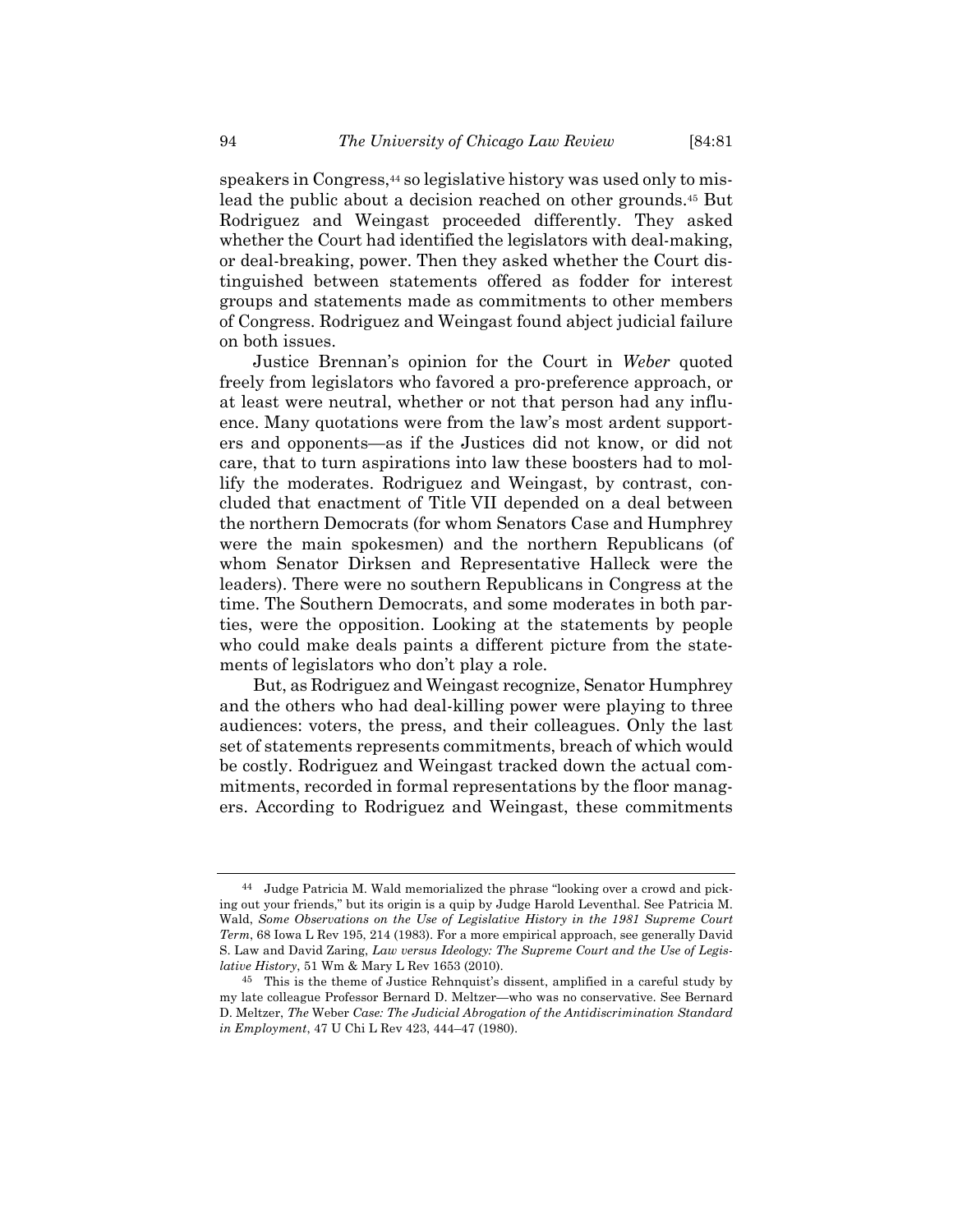show the adoption of a rule of formal equality: employers are forbidden to give race any weight, *except* via a seniority system that could lock in yesteryear's use of race—and the permissible role of seniority was the subject of extensive negotiations and a complex compromise. In other words, Rodriguez and Weingast concluded that the Justices in the majority were wrong for the wrong reasons and the Justices in dissent were right for the wrong reasons.

I admire this work. One might even call it a compelling demonstration that legislative history can be used reliably. But I don't think that the McNollgast program in general, or the Rodriguez and Weingast exemplar in particular, should lead to an increase in the use of legislative history. I can express my reason in six words: the article is 125 pages long. Perhaps I may be permitted a few more words: the article was published twenty-four years after *Weber*.

One of the academy's most persistent illusions is a belief that judges have essentially unlimited time to decide cases and bring to bear universal expertise. Nothing else could support a system that allows judges to design the institutions of government, and to resolve society's most complex moral problems, at the same time as they prescribe the details of automobile door handles. Some political scientists treat judges as automata who vote the platforms of the political parties that appointed them; for these judges, time is irrelevant, and so is McNollgast. But for those scholars who think that briefs, argument, and reasoning matter to courts, if only at the margin, the tradition is to assume that judges can devote as much time as is necessary to reach correct decisions and can apply the most sophisticated models drawn from economics, political science, engineering, and medicine.

What a bunch of baloney! Judges are lawyers, not scholars; they are trained in making arguments, not in forming and testing hypotheses. Yes, some judges *are* scholars, but with the exception of Judge Richard Posner none has *universal* expertise. I claim none outside of economics and physics. Anyway, my point is that most judges lack any "law and . . . " training. They can't replicate the sophisticated work of Rodriguez and Weingast—and you can be sure that if one side hires an expert to do so, the other side will hire an expert to refute it. Professor George Stigler was fond of saying that there's no proposition in economics so absurd that you can't locate one reputable economist to vouch for it. He was right. And the proposition holds for political science, too. Lawyers can't adjudicate such a contest.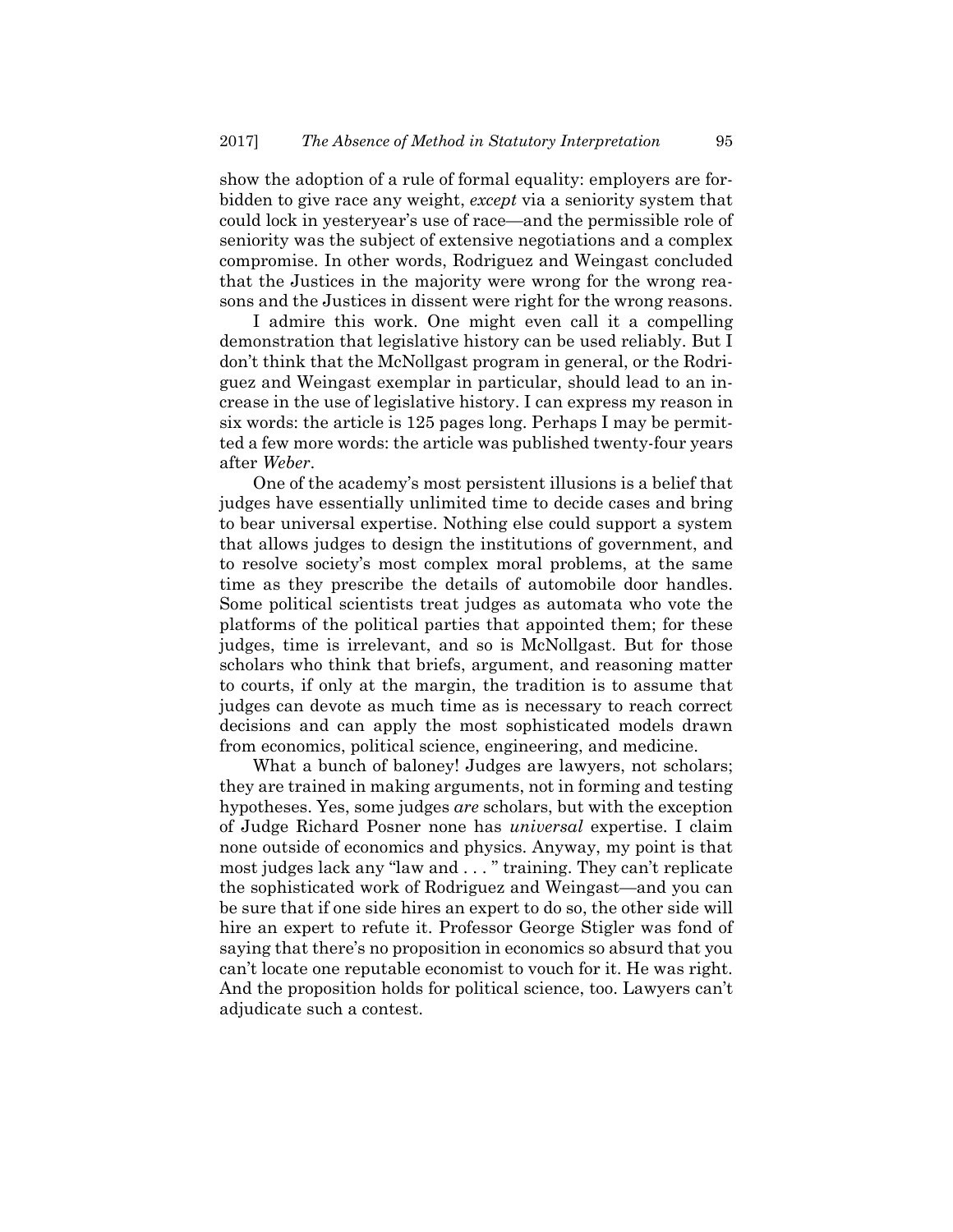It took Rodriguez and Weingast twenty-four years after *Weber* to do their work. Actually, the time is two years from when they began, but even that is too long for litigation, which on issues of law can reach the Supreme Court less than two years after the suit is filed. And Rodriguez and Weingast were not preparing six hundred other articles at the same time.

Why six hundred? Because a federal appellate judge hears that many cases, or more, during a two-year span. Judges of the Seventh Circuit, where I sit, hear oral argument in about 150 cases a year, and handle another 150 on briefs. Judges have lots of other duties, including attending conferences, resolving contested motions, and handling the administrative side of the courts, which are large institutions. Suppose we ignore all of that time. A judge who spends two thousand hours a year to resolve three hundred appeals has less than seven hours per case to read the district court's opinion and essential portions of the record, read the briefs (which can exceed one hundred pages per appeal), read any relevant precedents, hear argument, discuss the appeal with colleagues, write a draft (or, if not writing, read a colleague's draft), and participate in the give-and-take among judges that turns drafts into published opinions. The Supreme Court hears fewer cases on the merits and spreads the opinion writing more widely, but it also has more discussion per case because it is harder to forge agreement among nine judges than among three. Even on the most optimistic view, a Justice can devote less than twenty hours to each argued case.

Yet Rodriguez and Weingast needed two years and 125 pages to analyze the legislative history of one clause of Title VII. That took more than twenty hours. Judges, who lack training in social science, would need more time than specialists; but judges actually have substantially less.

Rules of interpretation must reflect the resources available to the task. I argued over twenty years ago that this implies a relatively simple and mechanical approach to interpretation,<sup>46</sup> and nothing I have seen since has changed my mind. Schauer elaborated on that view by contrasting the way in which experts approach the task of interpreting legal texts with the way in which

<sup>46</sup> See generally Frank H. Easterbrook, *What's So Special about Judges?*, 61 U Colo L Rev 773 (1990); Easterbrook, 50 U Chi L Rev 533 (cited in note 3).